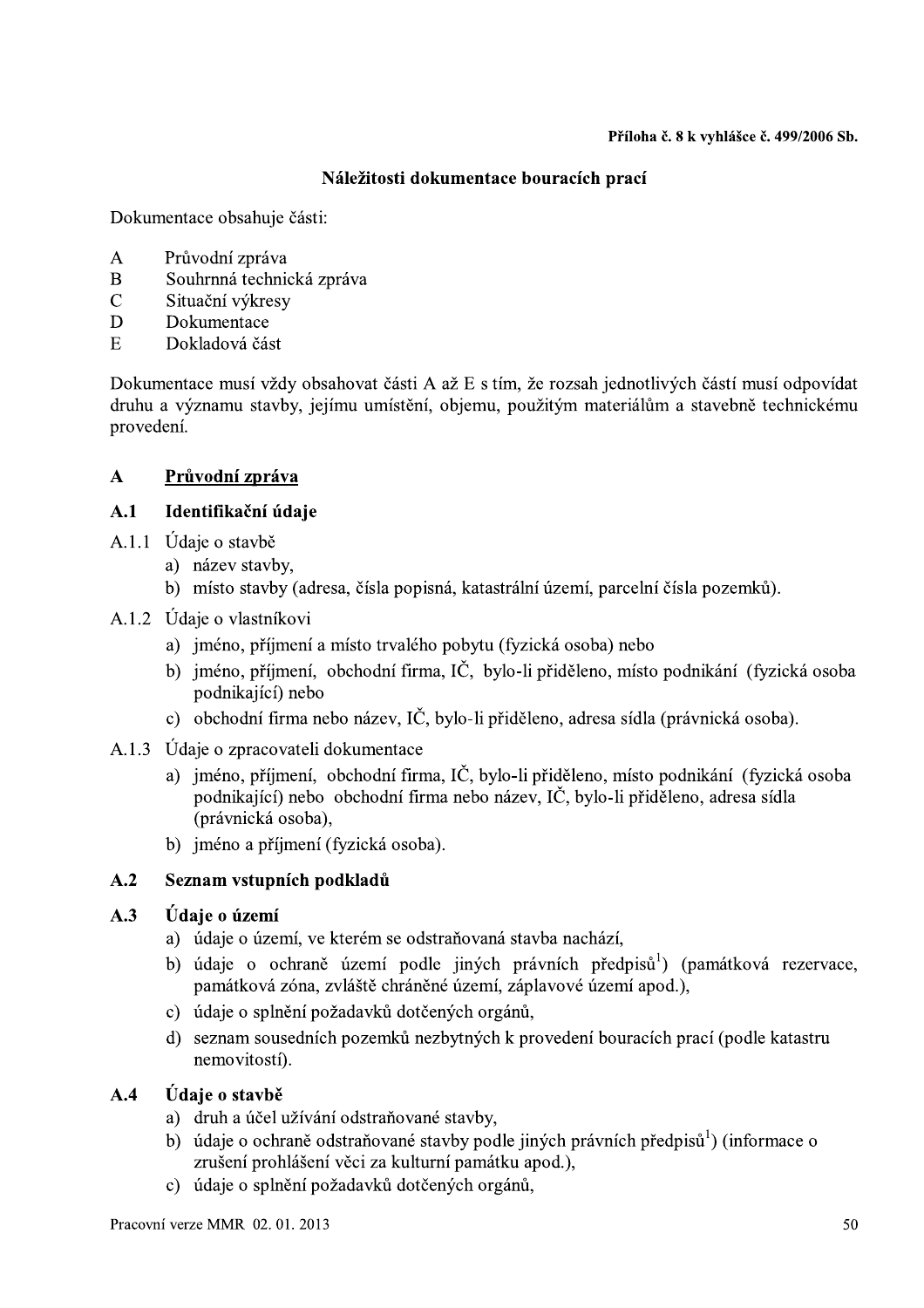- d) stávající kapacity odstraňované stavby (zastavěná plocha, obestavěný prostor, počet funkčních jednotek; u stavby obsahující byty – celková podlahová plocha budovy, počet a velikost zanikajících bytů, obytná a užitková plocha zanikajících bytů),
- e) základní předpoklady pro odstranění stavby časové údaje o průběhu prací, členění na etapy, orientační náklady, předpokládaný způsob odstranění stavby.

# $A.5$ Členění odstraňované stavby

#### $\mathbf{B}$ Souhrnná technická zpráva

#### $B.1$ Popis území stavby

- a) charakteristika zastavěného stavebního pozemku,
- b) stávající ochranná a bezpečnostní pásma,
- c) poloha vzhledem k záplavovému území, poddolovanému území apod.,
- d) vliv odstranění stavby na okolní stavby a pozemky, ochrana okolí, vliv odstranění stavby na odtokové poměry,
- e) zhodnocení kontaminace prostoru stavby látkami škodlivými pro životní prostředí v případě jejich výskytu,
- f) požadavky na kácení dřevin,
- g) věcné a časové vazby; podmiňující, vyvolané, související investice.

#### $B.2$ Celkový popis stavby

- a) stručný popis stavebních nebo inženýrských objektů a jejich konstrukcí,
- b) stručný popis technických nebo technologických zařízení,
- c) výsledky stavebního průzkumu, přítomnost azbestu ve stavbě.

#### $B.3$ Připojení na technickou infrastrukturu

- a) napojovací místa technické infrastruktury,
- b) připojovací rozměry, výkonové kapacity a délky,
- c) způsob odpojení.

#### $B.4$ Úpravy terénu a řešení vegetace po odstranění stavby

- a) terénní úpravy po odstranění stavby,
- b) použité vegetační prvky, biotechnická opatření.

#### $B.5$ Zásady organizace bouracích prací

- a) potřeby a spotřeby rozhodujících médií a jejich zajištění,
- b) odvodnění staveniště.
- c) napojení staveniště na stávající dopravní a technickou infrastrukturu,
- d) vliv odstraňování stavby na okolní stavby a pozemky,
- e) ochrana okolí staveniště,
- f) maximální zábory,
- g) maximální produkovaná množství a druhy odpadů a emisí při odstraňování stavby, nakládání s odpady, zejména s nebezpečným odpadem, způsob přepravy a jejich uložení nebo dalšího využití anebo likvidace,
- h) ochrana životního prostředí při odstraňování stavby.
- zásady bezpečnosti a ochrany zdraví při práci na staveništi, posouzení potřeby  $i$ koordinátora bezpečnosti a ochrany zdraví při práci podle jiných právních předpisů<sup>6</sup>),
- i) úpravy pro bezbariérové užívání staveb dotčených odstraněním stavby.